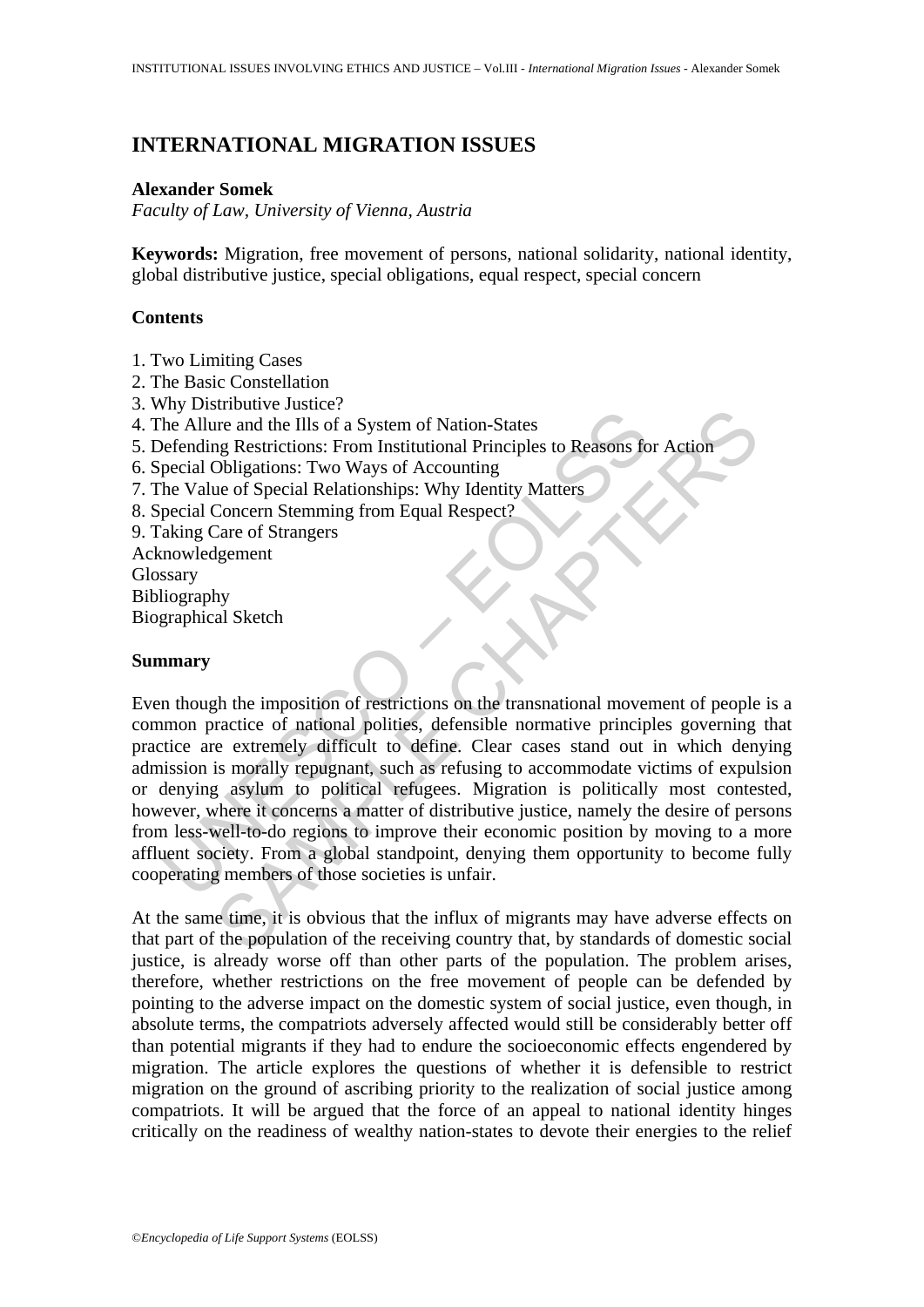of suffering abroad or to the establishment of international economic cooperation on fair terms.

### **1. Two Limiting Cases**

Should people be allowed to move on this globe from one place to another as they please? Or is it reasonable and just that countries impose more or less severe restrictions? There is a whole spectrum of possible answers to these questions. The spectrum is marked by two limiting positions. It is useful to recount them here.

ciple result in a misallocation of resources. It follows that, pective, distributions are to be brought about through contractual maries between societies give rise to transaction costs. Opening ld be a means of avoiding t The first position may be called "libertarian." According to the libertarian position, restrictions on the free movement of people run foul of the principle that the transfer of goods, services, or labor ought to take place on a voluntary basis. Deviations from that principle result in a misallocation of resources. It follows that, from a libertarian perspective, distributions are to be brought about through contractual dealings. Existing boundaries between societies give rise to transaction costs. Opening up one's borders would be a means of avoiding those. If the rule of voluntary transfers were thus respected, people would get what they wanted. In addition, the distribution of resources would be efficient. It follows that what is generally taken to be a sound principle for the efficient allocation of goods and capital on a global scale, namely, minimizing government interference with freedom of movement, should also be the valid rule governing the migration of people. Where people are on this globe, and with what prospects, ought to be determined by the laws of supply and demand. If a demand for cheap labor should arise, then everyone ought to have an equal chance to offer their labor in an open market regardless of their country of origin or present location.

esult in a misallocation of resources. It follows that, from a liberta, distributions are to be brought about through contractual dealings. Exisely the control of resources in the two control of the measure of coins are mo The second position may be referred to as the "associative" view. According to this view, societies are very much like clubs. Apart from obligations of mutual aid, laying down the admission policy is left to those who are already members. Rules of membership may be agreed upon and modified by the members at will. Their preferences count. Otherwise communities would not be able to preserve and transmit their character, that is, the special sense attributed by the members to their own common life (and not to that of others). The question of who is to be admitted to society as a new citizen or granted the status of resident alien is therefore to be decided by the insiders alone. What the "ins" conceivably owe to "outs" from a moral point of view amounts to a trivial side constraint, namely, that shelter must not be denied to the victims of religious or political persecution. In principle, however, membership is not conceived of as a matter of morality. Rather it is a matter of self-determination. Communities may decide to drop certain groups from their preference schedule for any reason or, indeed, even for no reason at all.

There is no need to rehearse the reasons why neither of the limiting positions is convincing. The libertarian view is utterly insensitive to questions of citizenship and social cohesion. Ignoring the social consequences of unhampered migration, it fails to connect with a world rife with ethnic conflict, with tensions arising in the relations between the established population and incoming strangers. What is more, it fails to reckon with instances of collective irrationality. It may well be the case that regions are subject to economic decline owing to the "congestion" caused by rapid migration, as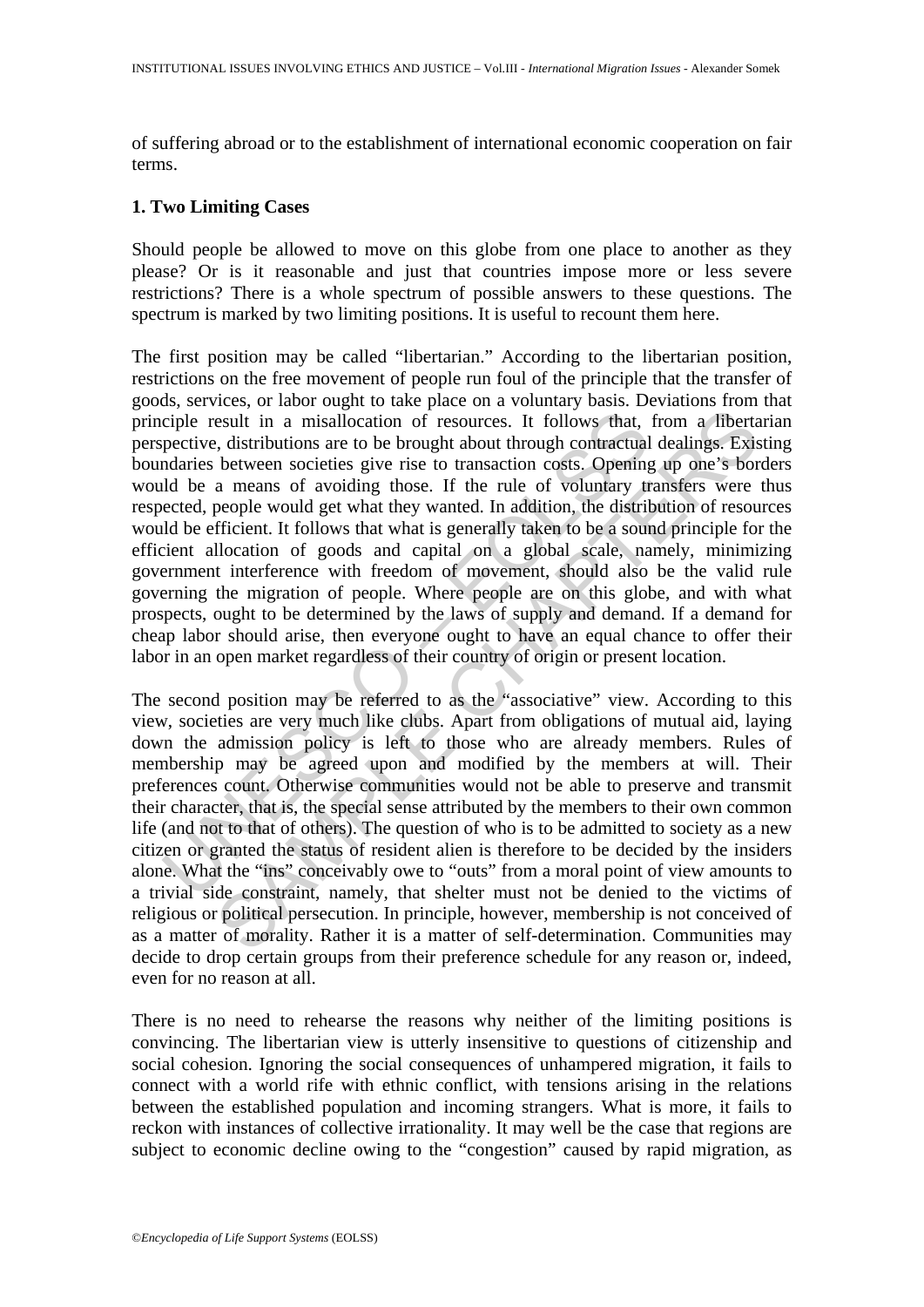Brian Barry puts it in *Free Movement: Ethical Issues in the Transnational Migration of People and Money*. In addition, the inability of the libertarian view to account for the social meaning of "citizenship" is notorious. Loyalty and belonging have no place in a world in which the transfer of human resources is conditioned by supply and demand. On the other hand, the associative position is decidedly unfair. The question of whether it is permissible to treat societies as if they were clubs is of greatest moral significance. Rules of admission and membership cannot be neutralized by means of an appeal to societal self-determination. The policy of not extending help to foreigners who are in need, for example, may well grow out of collective self-determination; it does not, however, constitute a reason that might be adduced in defense of such policy. The blameworthiness of an agent is not mitigated where what is wrong is done deliberately. Thus, conceiving of societies as clubs can be defended only if the existence of clubs, with their own discretionary admission policies, is of equal value to all persons concerned. Clearly, evaluations turn out to be asymmetrical, depending on whether one adopts the perspective of the "ins," wholly content, or that of the "outs," who are desperate. It is this asymmetry that is left out of account by the associative position.

# **2. The Basic Constellation**

cerned. Clearly, evaluations turn out to be asymmetrical, dependinty the perspective of the "ins," wholly content, or that of the berate. It is this asymmetry that is left out of account by the associated. The Basic Conste Clearly, evaluations turn out to be asymmetrical, depending on whether<br>perspective of the "ins," wholly content, or that of the "outs," who<br>the it is this asymmetry that is left out of account by the associative position.<br> In light of the foregoing, it may come as no surprise to learn that reasonable approaches to immigration policy are drawn to a "middle ground." Marking out such ground, however, is not an easy task. The source of the difficulty goes back to the fact that where migration has become a recurring and nagging problem of social policy, it is linked to a specific constellation. That is, where migration is not treated as an exceptional feature of international affairs, it is associated with the continuing existence of gross inequalities of social wealth. Although cultural differences between areas or regions matter a great deal to people, many nonetheless decide to move from one society to another—they do, at any rate, when at least one of the societies in question is considerably better off than the other (and this may not only be a matter of material wealth, but may also pertain to the enjoyment of liberties, security, and other conditions of well-being). Migrants from comparatively less well-to-do regions wish to partake of the affluence enjoyed by others, namely, by becoming, even if only for a certain period of time, fully cooperating members of a relatively wealthy society. Admitting migrants on an unlimited scale, however, threatens to upset the economic and social fabric of the receiving country. The receiving state may wish, therefore, to install gate-keeping devices.

Characterizing the core of the difficulty in this way, the focus of the libertarian position on unhampered voluntary transfers is transcended and elevated to a *global point of view,* from which the coexistence of separate societies may appear to be problematic, notes Jones in *Global Justice: Defending Cosmopolitanism*. Similarly, the narrow associative focus on what those who are already members want in order to preserve their collective identity is widened into a *domestic point of view*, says Miller in *On Nationality*, by taking into account the *reasons* for which members of a national polity may legitimately restrict immigration. By tracing libertarian commitments back to a global perspective, and by widening associative voluntarism such as to take into account the merits of favoritism (and its limits), both can be re-framed from the perspective of social justice. From that point of view it can be seen that the libertarian and the associative view are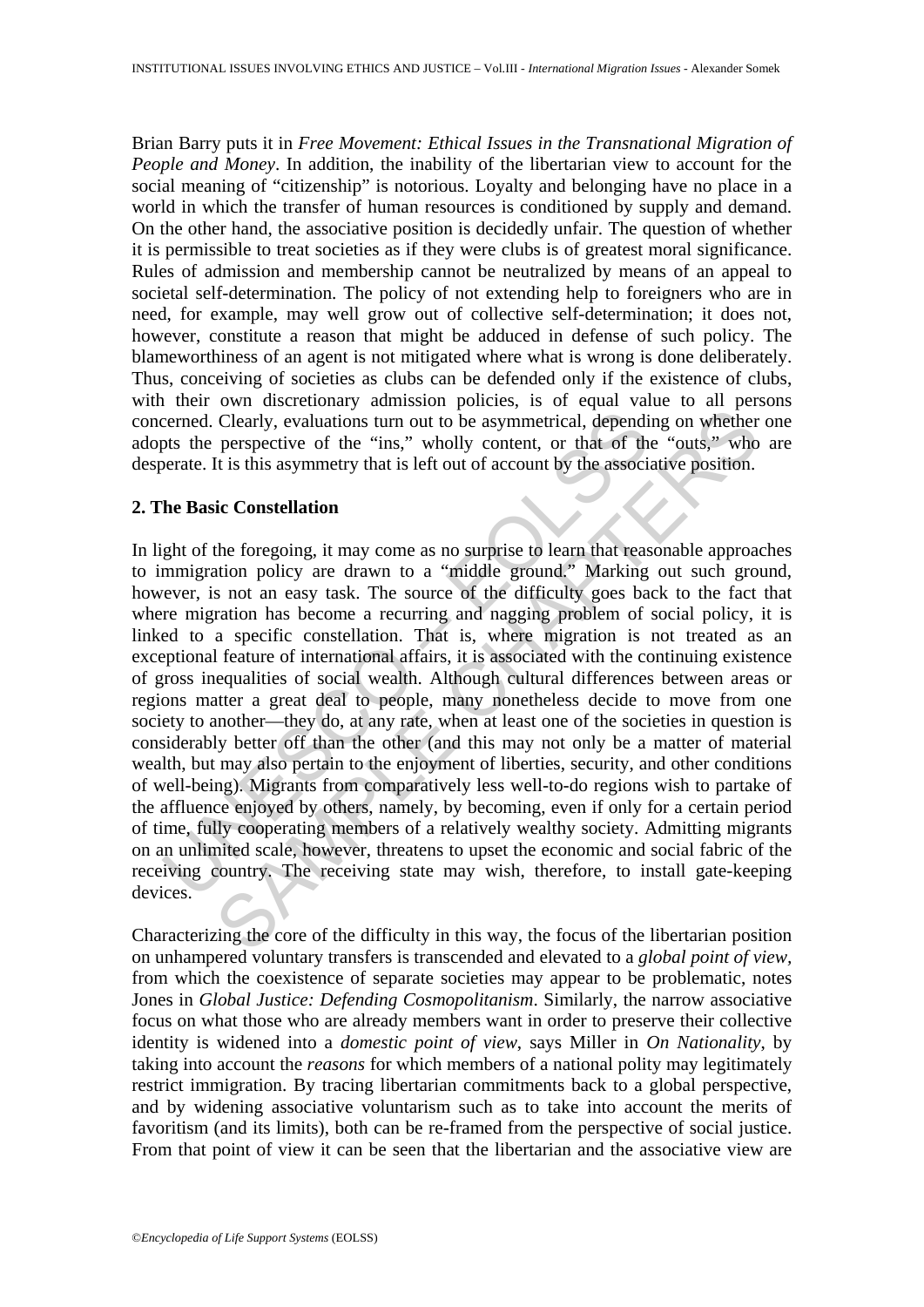merely extreme, and flawed, expressions of a global and a domestic perspective on social justice.

## **3. Why Distributive Justice?**

Taking gross inequalities of social wealth to figure prominently among the elements of the basic constellation is not to deny that the sudden influx of great masses of people from a neighboring country—as is often the case in the event of civil war, religious persecution, or ethnic cleansing—may cause grave problems of social and fiscal policy for the host country, regardless of whether the country is considered wealthy. It also cannot be denied that instances of forced migration or expulsion are mere happenstance. Speaking pessimistically, one may even be inclined to say that ethnic cleansing in the twentieth century became a commonplace means of nationalist politics. Pessimism aside, however, it may be reasonably assumed that migrants, once calamities are over, are likely to return to the place from which they had been expelled unless the livelihood at home is a great deal worse than they can expect from staying in the country offering them safe haven. Under these conditions, however, the situation is similar to what has been described here as the basic constellation. Thus, even in cases in which a temporary safe haven was granted—as, for example, in the case of Austria vis-à-vis persecution suffered by Bosnians and Kosovo-Albanians—the circumstances may in the end be on a par with the basic constellation. Ordinarily, however, this constellation manifests itself in the relationship between the wealthy nation-states of Western Europe and North America and persons coming from far less well-off or even destitute regions.

e, however, it may be reasonably assumed that migrants, once c<br>likely to return to the place from which they had been expelled ur<br>ome is a great deal worse than they can expect from staying in th<br>safe haven. Under these co ever, it may be reasonably assumed that migrants, once calamities are contrum to the place from which they had been expelled unless the livelih a great deal worse than they had been expelled unless the livelih and are at e The basic constellation does not sit comfortably with our more settled moral beliefs. Migration would not pose such a problem if it were not for its adverse effects on the opportunities and well-being of others—typically, the worse-off or worst-off insiders. It goes without saying that such effects are of a different nature, ranging from diminishing job opportunities, decreasing quality of life all the way to the loss of the "ontological security" provided by the continuous reproduction of a common culture, that is to say, the fabric of mutual expectations underlying the public and private ways of life. Cultural deprivation is one of the major issues raised in that process. It is a threat both to migrants and to nationals, but it is, regrettably, not perceived to be a common problem. In the process of migration, traditional cultural contexts become magnified, for such contexts are an indispensable condition for embarking on projects said to be "valuable" and for committing oneself to the pursuit of meaningful ends. The reproduction of culture supplies the grammar and symbols that enable us to give expression to what is significant and value-"able" in our lives. In a cultural context individuals can *discover* what matters to them. At the same time, the evaluative fact is that what matters to one individual is comprehensible to others. A common culture gives others the wherewithal to understand what lends meaning to life, even if the life in question is not their own. Having social regard for our projects and commitments is indispensable if we are to do what we do with the awareness that makes sense. If that source of support were absent, we would scarcely have reason to believe that our plans are worth carrying out at all. In other words, self-respect would be lacking. Migration threatens to upset cultural traditions and it is for this reason that it goes to the heart of what gives meaning, direction, and pride to our lives. The matter should not be taken lightly.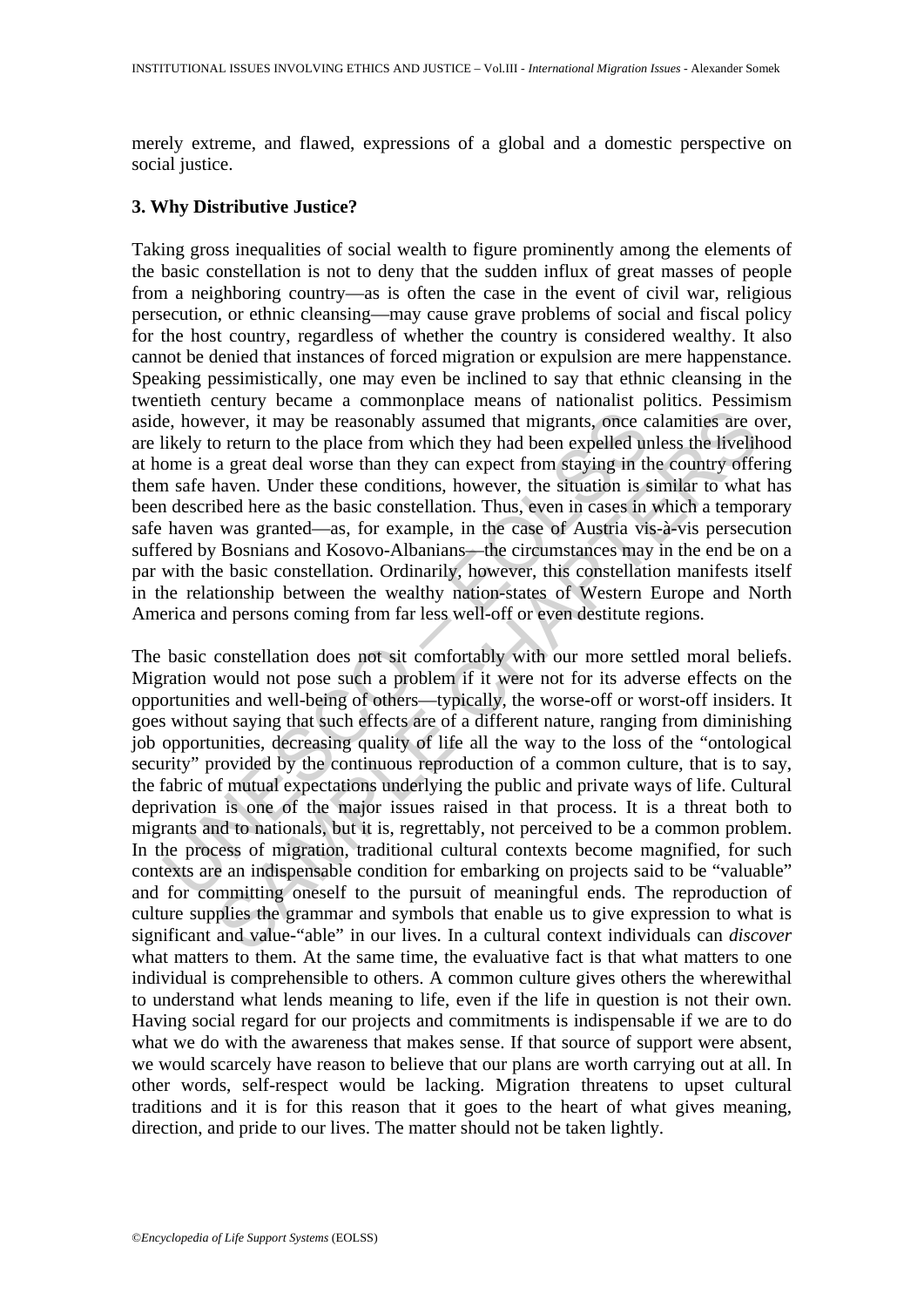Viewed against this background, unrestricted migration appears to conflict with concern for the well-being of others, a concern that is believed *due* to the compatriots from a domestic point of view. Such a concern is a matter of justice. Still, keeping at bay people who wish simply to improve their lot appears to be unfair from a global point of view. In short, migration issues are most pressing when they intimately connect with a conflict between our beliefs about domestic and global distributive justice.

This is not to say that political refugees have a lesser claim to assistance than the poor. On the contrary, it is more difficult to argue the case against granting political asylum than it is to argue the case, in economic terms, against unrestricted movement. Where political persecution is concerned, our moral beliefs stand firmly in support of the victim. This is less so, however, in the constellation that is of interest here. There are other sound reasons for restricting migration, such as national security, but those matters are not the focus in this article.

not the focus in this article.<br>
avoid misunderstanding, however, it ought to be clear that even<br>
take to suppose that increasing conductional distributive just<br>
take to suppose that migration could serve as a sweeping prob Focus in this article.<br>
Insunderstanding, however, it ought to be clear that even though migraclosely related to issues of international distributive justice, it would l<br>
suppose that migration could serve as a sweeping pr To avoid misunderstanding, however, it ought to be clear that even though migration issues are closely related to issues of international distributive justice, it would be a mistake to suppose that migration could serve as a sweeping problem solver. That, it is not, notes Bauböck in *Transnational Citizenship: Membership and Rights in International Migration*. At the same time, its significance from the standpoint of individual lives should not be underrated. Having, or failing to have, the opportunity to move to a wealthier region may make all the difference to the person in question (see *Justice Essentials* and *Economic Justice*).



#### **Bibliography**

- - -

Barry B. and Goodin R.E., eds. (1992). *Free Movement. Ethical Issues in the Transnational Migration of People and Money*, 300 pp. University Park: Pennsylvania State University Press. [A pioneering work with several perspectives on migration issues.]

Bauböck R. (1994). *Transnational Citizenship. Membership and Rights in International Migration*, 348 pp. Aldershot, U.K.: Edward Elgar. [A groundbreaking study on the impact of migration on the structures of membership to society.]

Gibney M., ed. (1988). *Open Borders? Closed Societies? The Ethical and Political Issues*, 199 pp. New York: Greenwood Press. [Gives an overview of the relevant positions.]

Jones C. (1999). *Global Justice. Defending Cosmopolitanism*, 249 pp. Oxford: Oxford University Press. [A strong defense of a global approach to social justice.]

Miller D. (1995). *On Nationality*, 210 pp. Oxford: Oxford University Press. [An elaborate defense of the nation-state qua locale for the realization of social justice.]